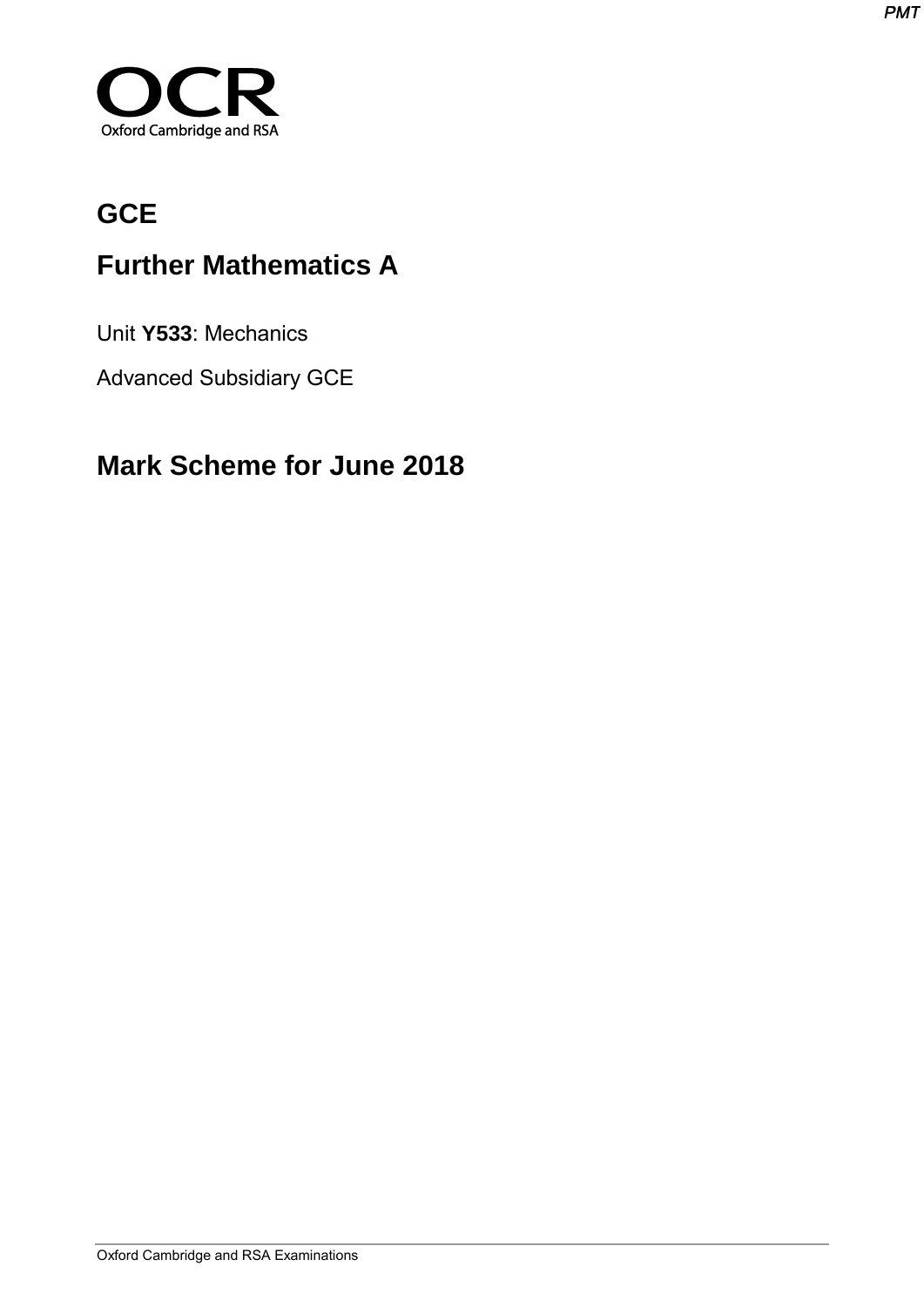OCR (Oxford Cambridge and RSA) is a leading UK awarding body, providing a wide range of qualifications to meet the needs of candidates of all ages and abilities. OCR qualifications include AS/A Levels, Diplomas, GCSEs, Cambridge Nationals, Cambridge Technicals , Functional Skills, Key Skills, Entry Level qualifications, NVQs and vocational qualifications in areas such as IT, business, languages, teaching/training, administration and secretarial skills.

It is also responsible for developing new specifications to meet national requirements and the needs of students and teachers. OCR is a not-for-profit organisation; any surplus made is invested back into the establishment to help towards the development of qualifications and support, which keep pace with the changing needs of today's society.

This mark scheme is published as an aid to teachers and students, to indicate the requirements of the examination. It shows the basis on which marks were awarded by examiners. It does not indicate the details of the discussions which took place at an examiners' meeting before marking commenced.

All examiners are instructed that alternative correct answers and unexpected approaches in candidates' scripts must be given marks that fairly reflect the relevant knowledge and skills demonstrated.

Mark schemes should be read in conjunction with the published question papers and the report on the examination.

© OCR 2018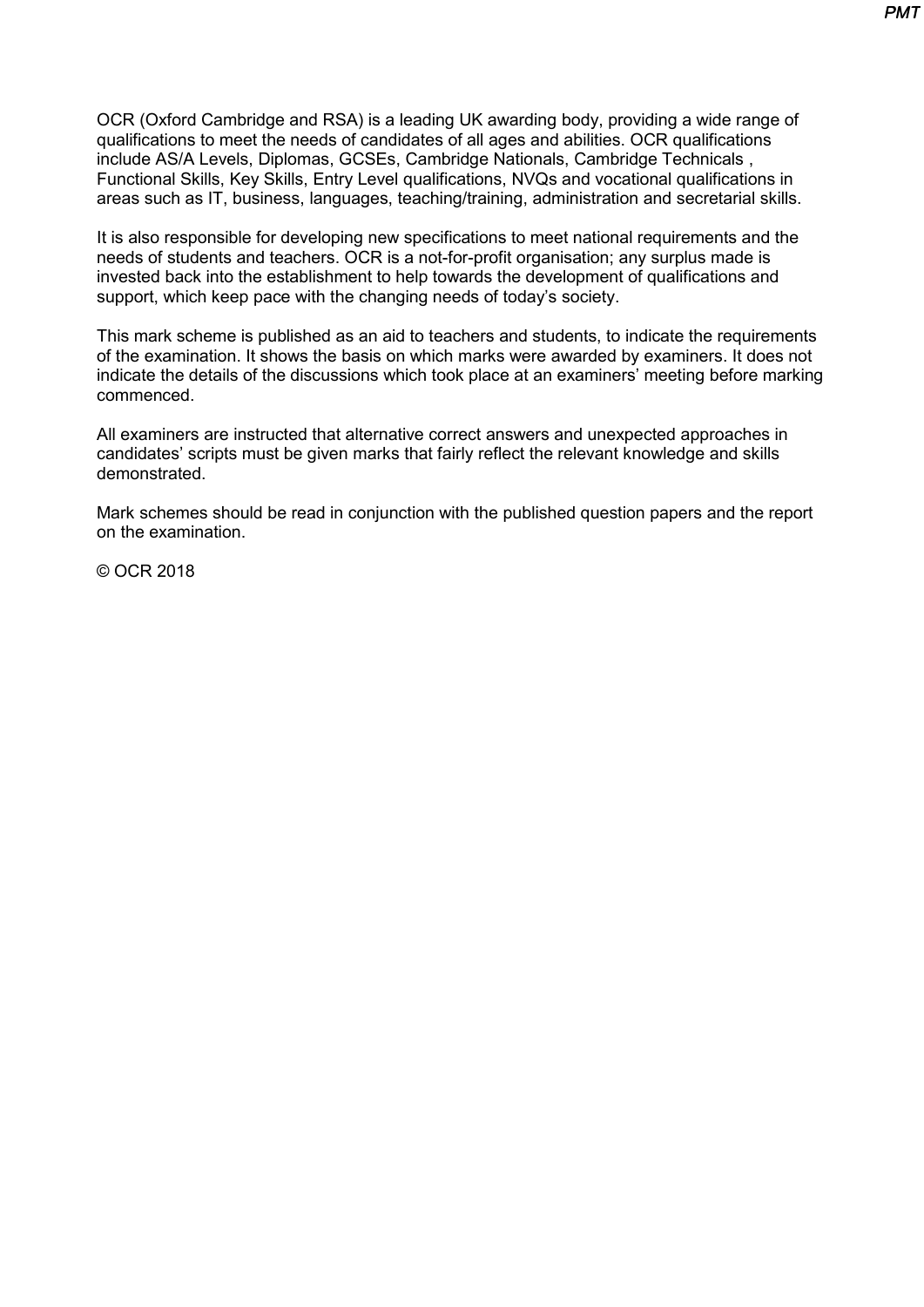*PMT PMT*

### **Annotations and abbreviations**

| <b>Annotation in scoris</b> | <b>Meaning</b>                                              |
|-----------------------------|-------------------------------------------------------------|
| $\sqrt{2}$ and $\times$     |                                                             |
| <b>BOD</b>                  | Benefit of doubt                                            |
| <b>FT</b>                   | Follow through                                              |
| <b>ISW</b>                  | Ignore subsequent working                                   |
| M0, M1                      | Method mark awarded 0, 1                                    |
| A0, A1                      | Accuracy mark awarded 0, 1                                  |
| <b>B0, B1</b>               | Independent mark awarded 0, 1                               |
| <b>SC</b>                   | Special case                                                |
| Λ.                          | Omission sign                                               |
| <b>MR</b>                   | <b>Misread</b>                                              |
| <b>Highlighting</b>         |                                                             |
|                             |                                                             |
| Other abbreviations in      | <b>Meaning</b>                                              |
|                             |                                                             |
| mark scheme                 |                                                             |
| E1                          | Mark for explaining a result or establishing a given result |
| dep*                        | Mark dependent on a previous mark, indicated by *           |
| cao                         | Correct answer only                                         |
| oe                          | Or equivalent                                               |
| rot                         | Rounded or truncated                                        |
| soi                         | Seen or implied                                             |
| <b>WWW</b>                  | Without wrong working                                       |
| AG                          | Answer given                                                |
| awrt                        | Anything which rounds to                                    |
| <b>BC</b>                   | <b>By Calculator</b>                                        |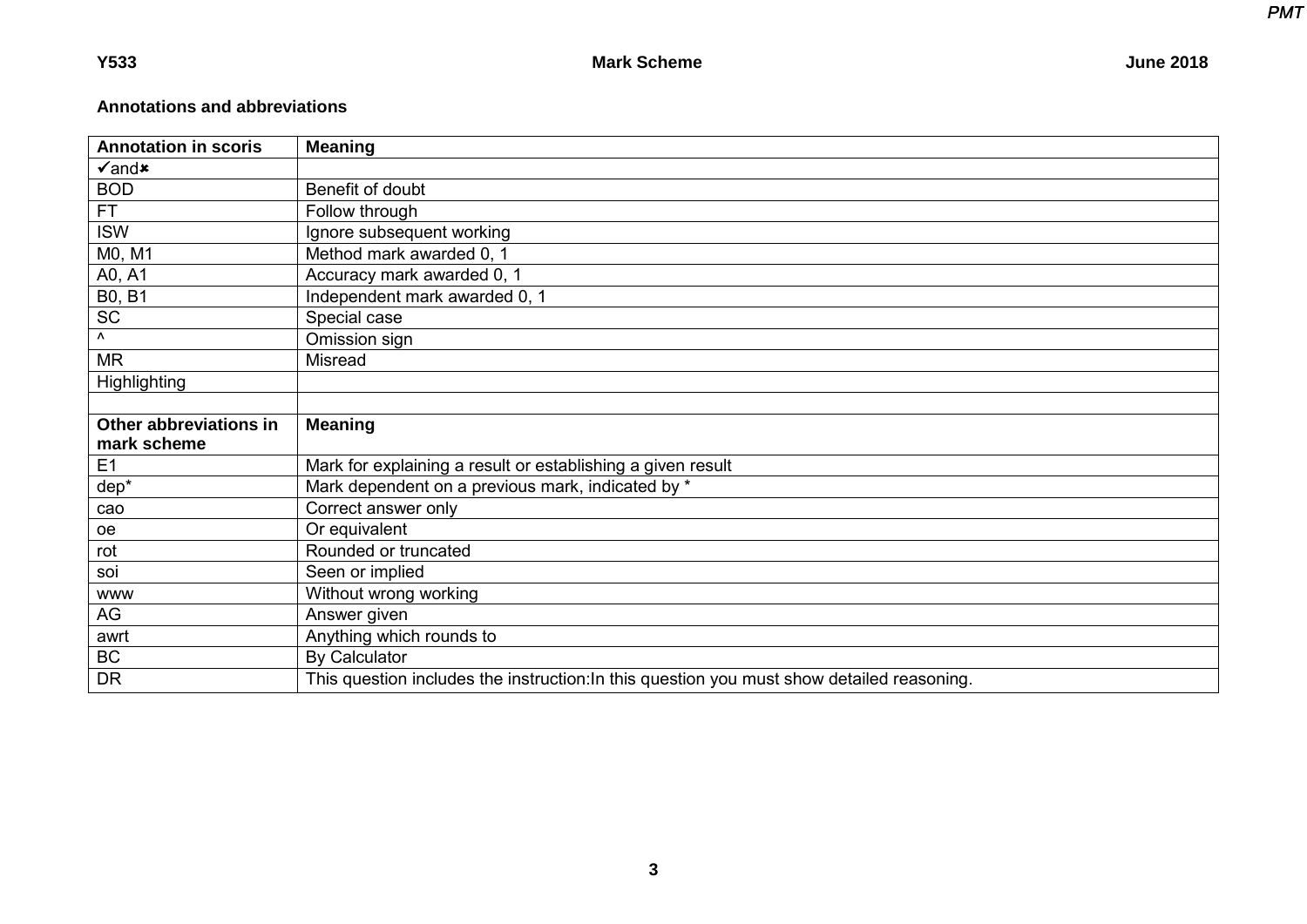### **Subject-specific Marking Instructions for AS Level Further Mathematics A**

- a Annotations should be used whenever appropriate during your marking. The A, M and B annotations must be used on your standardisation scripts for responses that are not awarded either 0 or full marks. It is vital that you annotate standardisation scripts fully to show how the marks have been awarded. For subsequent marking you must make it clear how you have arrived at the mark you have awarded.
- b An element of professional judgement is required in the marking of any written paper. Remember that the mark scheme is designed to assist in marking incorrect solutions. Correct solutions leading to correct answers are awarded full marks but work must not be judged on the answer alone, and answers that are given in the question, especially, must be validly obtained; key steps in the working must always be looked at and anything unfamiliar must be investigated thoroughly. Correct but unfamiliar or unexpected methods are often signalled by a correct result following an apparently incorrect method. Such work must be carefully assessed. When a candidate adopts a method which does not correspond to the mark scheme, escalate the question to your Team Leader who will decide on a course of action with the Principal Examiner.

If you are in any doubt whatsoever you should contact your Team Leader.

c The following types of marks are available.

#### **M**

 A suitable method has been selected and *applied* in a manner which shows thatthe method is essentially understood. Method marks are not usually lost for numerical errors, algebraic slips or errors in units. However, it is not usually sufficient for a candidate just to indicate an intention of using some method or just to quote a formula; the formula or idea must be applied to the specific problem in hand, e.g. by substituting the relevant quantities into the formula. In some cases the nature of the errors allowed for the award of an M mark may be specified.

### **A**

 Accuracy mark, awarded for a correct answer or intermediate step correctly obtained. Accuracy marks cannot be given unless the associated Method mark is earned (or implied). Therefore M0 A1 cannot ever be awarded.

#### **B**

Mark for a correct result or statement independent of Method marks.

#### **E**

 Mark for explaining a result or establishing a given result. This usually requires more working or explanation than the establishment of an unknown result.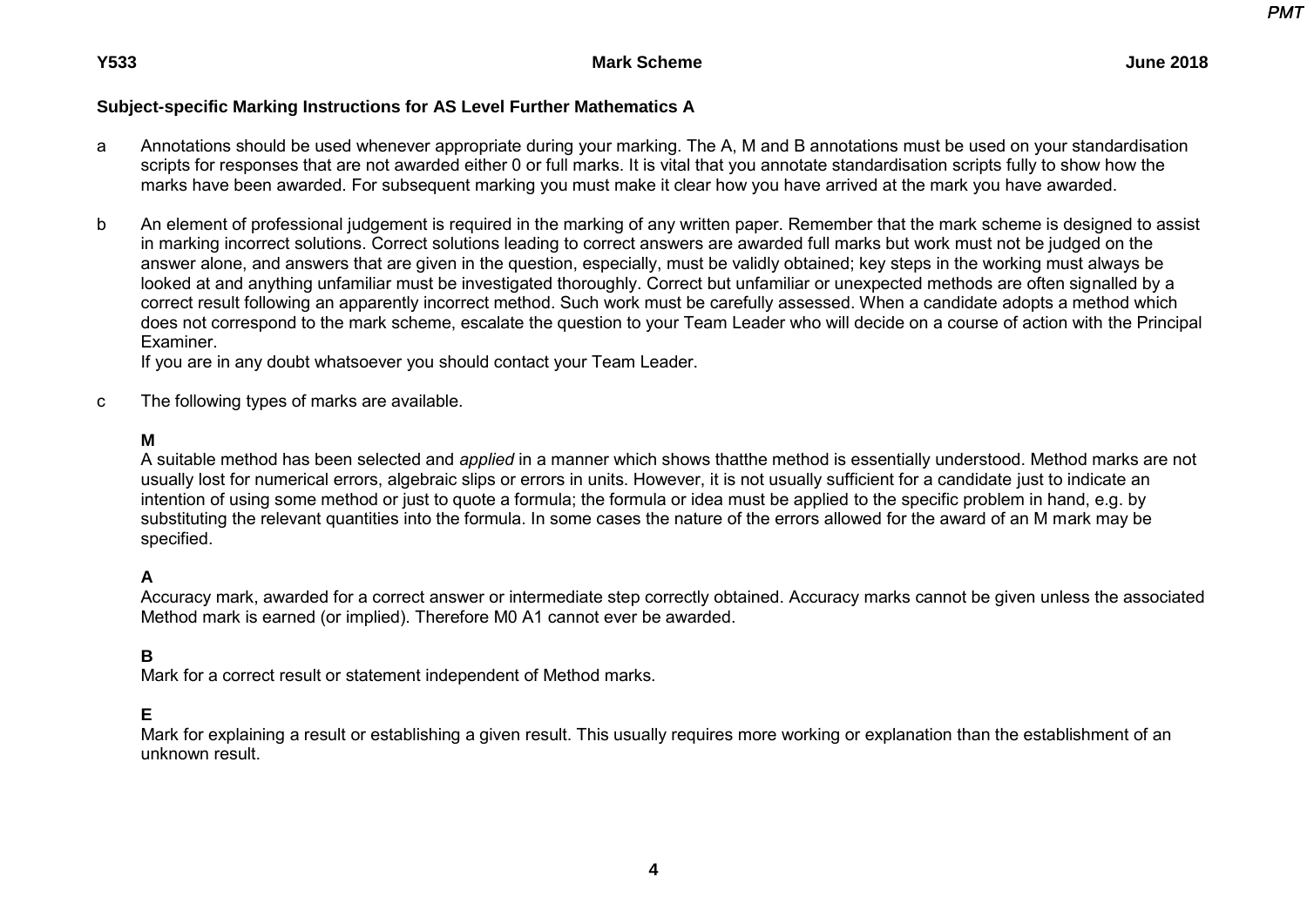Unless otherwise indicated, marks once gained cannot subsequently be lost, e.g. wrong working following a correct form of answer is ignored. Sometimes this is reinforced in the mark scheme by the abbreviation isw. However, this would not apply to a case where a candidate passes through the correct answer as part of a wrong argument.

- d When a part of a question has two or more 'method' steps, the M marks are in principle independent unless the scheme specifically says otherwise; and similarly where there are several B marks allocated. (The notation 'dep\*' is used to indicate that a particular mark is dependent on an earlier, asterisked, mark in the scheme.) Of course, in practice it may happen that when a candidate has once gone wrong in a part of a question, the work from there on is worthless so that no more marks can sensibly be given. On the other hand, when two or more steps are successfully run together by the candidate, the earlier marks are implied and full credit must be given.
- e The abbreviation FT implies that the A or B mark indicated is allowed for work correctly following on from previously incorrect results. Otherwise, A and B marks are given for correct work only – differences in notation are of course permitted. A (accuracy) marks are not given for answers obtained from incorrect working. When A or B marks are awarded for work at an intermediate stage of a solution, there may be various alternatives that are equally acceptable. In such cases, what is acceptable will be detailed in the mark scheme. If this is not the case, please escalate the question to your Team Leader who will decide on a course of action with the Principal Examiner. Sometimes the answer to one part of a question is used in a later part of the same question. In this case, A marks will often be 'follow through'. In such cases you must ensure that you refer back to the answer of the previous part question even if this is not shown within the image zone. You may find it easier to mark follow through questions candidate-by-candidate rather than question-by-question.
- f Unless units are specifically requested, there is no penalty for wrong or missing units as long as the answer is numerically correct and expressed either in SI or in the units of the question. (e.g. lengths will be assumed to be in metres unless in a particular question all the lengths are in km, when this would be assumed to be the unspecified unit.) We are usually quite flexible about the accuracy to which the final answer is expressed; over-specification is usually only penalised where the scheme explicitly says so. When a value is given in the paper only accept an answer correct to at least as many significant figures as the given value. This rule should be applied to each case. When a value is not given in the paper accept any answer that agrees with the correct value to 2 s.f. Follow through should be used so that only one mark is lost for each distinct accuracy error, except for errors due to premature approximation which should be penalised only once in the examination. There is no penalty for using a wrong value for *g*. E marks will be lost except when results agree to the accuracy required in the question.
- g Rules for replaced work: if a candidate attempts a question more than once, and indicates which attempt he/she wishes to be marked, then examiners should do as the candidate requests; if there are two or more attempts at a question which have not been crossed out, examiners should mark what appears to be the last (complete) attempt and ignore the others. NB Follow these maths-specific instructions rather than those in the assessor handbook.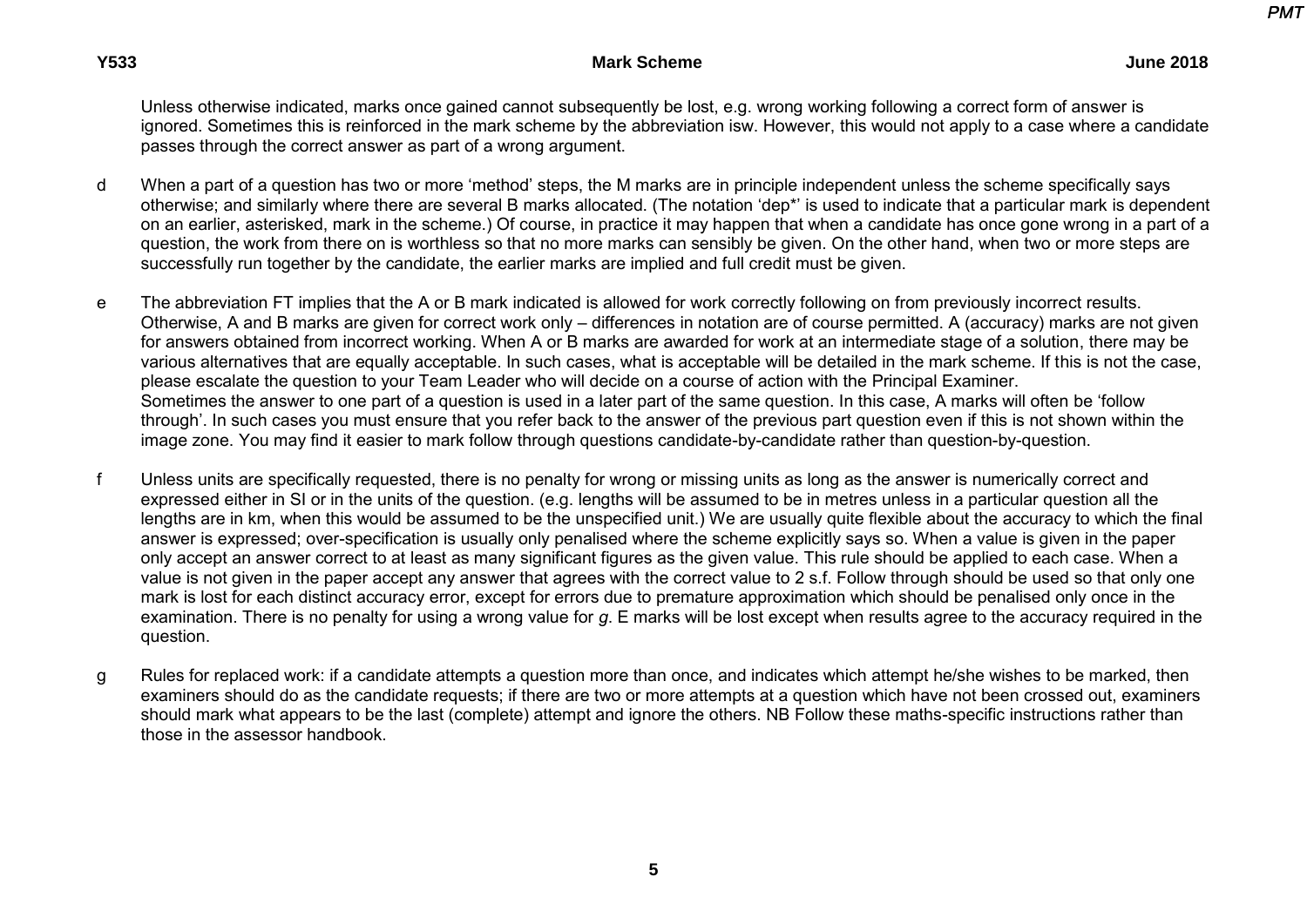- h For a genuine misreading (of numbers or symbols) which is such that the object and the difficulty of the question remain unaltered, mark according to the scheme but following through from the candidate's data. A penalty is then applied; 1 mark is generally appropriate, though this may differ for some units. This is achieved by withholding one A mark in the question. Marks designated as cao may be awarded as long as there are no other errors. E marks are lost unless, by chance, the given results are established by equivalent working. 'Fresh starts' will not affect an earlier decision about a misread. Note that a miscopy of the candidate's own working is not a misread but an accuracy error.
- i If a calculator is used, some answers may be obtained with little or no working visible. Allow full marks for correct answers (provided, of course, that there is nothing in the wording of the question specifying that analytical methods are required). Where an answer is wrong but there is some evidence of method, allow appropriate method marks. Wrong answers with no supporting method score zero. If in doubt, consult your Team Leader.
- i If in any case the scheme operates with considerable unfairness consult your Team Leader.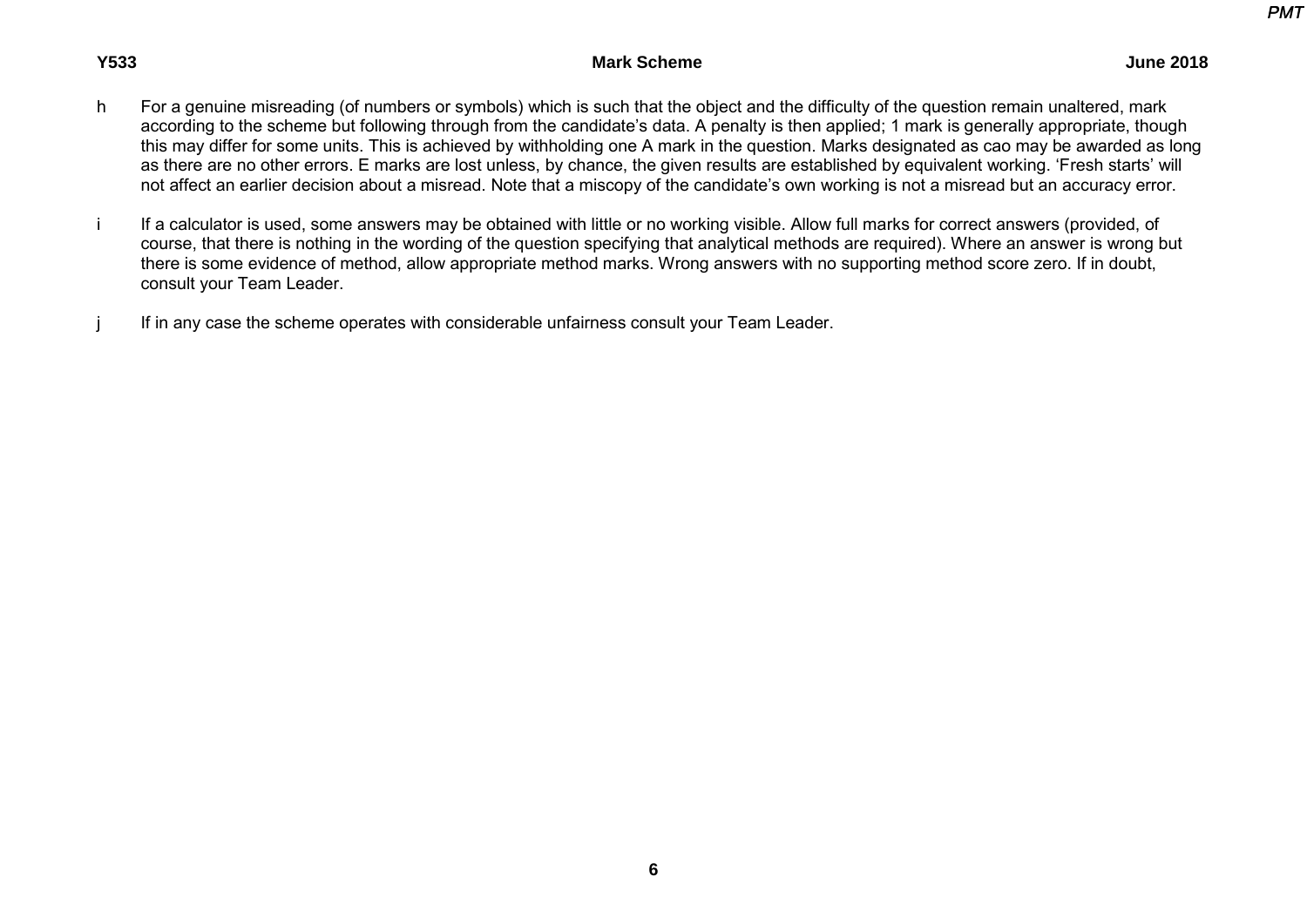|  | <b>June 2018</b> |  |
|--|------------------|--|
|--|------------------|--|

| Question     |      | <b>Answer</b>                                                                                                                                                                                           | <b>Marks</b>                        | <b>AOs</b>         | <b>Guidance</b>                                                                   |                                              |  |
|--------------|------|---------------------------------------------------------------------------------------------------------------------------------------------------------------------------------------------------------|-------------------------------------|--------------------|-----------------------------------------------------------------------------------|----------------------------------------------|--|
| 1            | (i)  | KE = $\frac{1}{2}$ xm × 1.2 <sup>2</sup> ( = 0.72 <i>m</i> )<br>PE difference = $mg \times 3.2(1 - \cos 15^\circ)$ (=1.0685m)<br>$\frac{1}{2} \times m \times v^2$ = mg \times 3.2(1 – cos 15°) + 0.72m | <b>B1</b><br>M1<br>M <sub>1</sub>   | 1.1a<br>3.3<br>3.4 | Conservation of energy (in 3<br>terms) (condone if $m$ cancelled)                 |                                              |  |
|              |      | 1.89                                                                                                                                                                                                    | A <sub>1</sub><br>$[4]$             | $1.1$              |                                                                                   |                                              |  |
|              | (ii) | $mg \times 3.2(1 - \cos\theta) = 1.7885m$                                                                                                                                                               | M <sub>1</sub>                      | 2.2a               | Conservation of energy with $v =$<br>0 (condone if $m$ cancelled)                 | Their non-zero $\frac{1}{2}$ mu <sup>2</sup> |  |
|              |      | $\theta$ = 19.4                                                                                                                                                                                         | A1<br>[2]                           | 1.1                | Allow 19.5 from correct working                                                   |                                              |  |
| $\mathbf{2}$ | (i)  | $33.6 = 3.5 \times v - 3.5 \times (-2.1)$                                                                                                                                                               | <b>M1</b>                           | 1.1                | Use of Impulse $=$ change in<br>momentum. Condone sign<br>error.                  |                                              |  |
|              |      | $v = (+/-)7.5$                                                                                                                                                                                          | A <sub>1</sub><br>(AG)<br>$[2]$     | $1.1$              | Sign must be consistent with<br>changed direction                                 |                                              |  |
|              | (ii) | Initial energy = $\frac{1}{2} \times 3.5 \times 7.5^2$                                                                                                                                                  | M1                                  | $1.1$              | Can be implied by awrt 98.4                                                       |                                              |  |
|              |      | Final energy = $\frac{1}{2} \times 3.5 \times 1.5^2 + 3.5 g \times 4.2 \sin 20$                                                                                                                         | M1                                  | $1.1$              | Can be implied by awrt 53.2                                                       |                                              |  |
|              |      | Work done against resistance = Initial energy -<br>final energy                                                                                                                                         | M1                                  | $1.1$              | Allow 1 slip in energy equations<br>NB do not allow use of $±2.1$ for<br>velocity |                                              |  |
|              |      | Or                                                                                                                                                                                                      |                                     |                    |                                                                                   |                                              |  |
|              |      | Loss of $KE = 94.5J$                                                                                                                                                                                    | <b>M1</b>                           |                    |                                                                                   |                                              |  |
|              |      | Gain in GPE = $49.27J$<br>Work done against resistance = loss of KE - gain<br>in GPE<br>Or                                                                                                              | M1<br>M1                            |                    | Allow wrong sign at this stage                                                    |                                              |  |
|              |      | $1.5^2 = 7.5^2 - 2(a)(4.2)$ , (so $a = (-)6.43$ )<br>Fr + $3.5g \times \sin 20 = -ma$ (so Fr = 10.76)<br>$Fr \times by 4.2$                                                                             | <b>M1</b><br><b>M1</b><br><b>M1</b> |                    |                                                                                   |                                              |  |
|              |      | 45.2                                                                                                                                                                                                    | <b>A1</b>                           | $1.1$              | Do not allow negative values<br>even if corrected, unless<br>justified            |                                              |  |
|              |      |                                                                                                                                                                                                         | [4]                                 |                    |                                                                                   |                                              |  |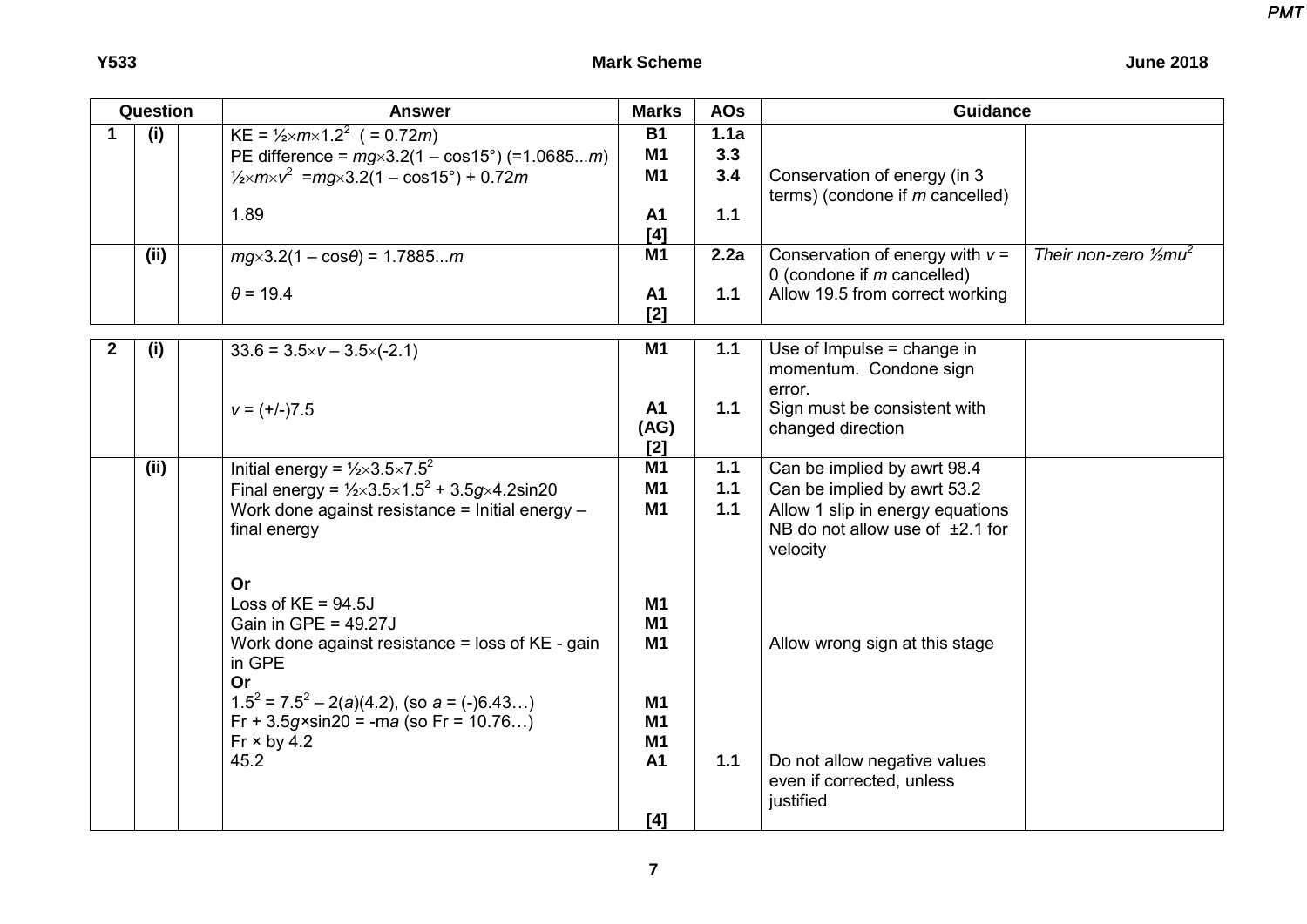| Question | <b>Answer</b>                                                                     | <b>Marks</b>                     | <b>AOs</b> | <b>Guidance</b>                                                                                                      |                                                                                                     |
|----------|-----------------------------------------------------------------------------------|----------------------------------|------------|----------------------------------------------------------------------------------------------------------------------|-----------------------------------------------------------------------------------------------------|
| (iii)    | 45.2 / 4.2                                                                        | M1FT                             | $1.1$      | Their 45.2 (must be $> 0$ )                                                                                          | Must come from 3 term<br>equation in ii) involving<br>initial energy - final<br>energy or ∆KE - GPE |
|          | 10.8                                                                              | A <sub>1</sub><br>$[2]$          | 1.1        | May have been found in (ii)                                                                                          |                                                                                                     |
| (iv)     | Final energy = $3.5g \times x \sin 20$                                            | M <sub>1</sub>                   | 1.1        |                                                                                                                      |                                                                                                     |
|          | $\frac{1}{2} \times 3.5 \times 7.5^2 - 3.5 g \times x \sin 20 = 10.8x$            | M1                               | 1.1        | Setting up equation for x using<br>energy balance, using their<br>friction.<br>Allow 1 slip, e.g. miscopy            | Could use energy at B<br>and add answer to 4.2.                                                     |
|          | OR.                                                                               |                                  |            |                                                                                                                      |                                                                                                     |
|          | $Fr + 3.5g \times sin20 = 22.5N$<br>$22.5x = \frac{1}{2} \times 3.5 \times 7.5^2$ | M <sub>1</sub><br>M1             |            | Overall force down the slope<br>Equate to loss of KE<br>NB could use $F = ma$ and uvast<br>to find $x$ at this stage | Must be from 2 terms<br>Do not accept use of Fr<br>$= 22.5$ if seen in part<br>(iii)                |
|          | OR.                                                                               |                                  |            |                                                                                                                      |                                                                                                     |
|          | $1.5^2 = 7.5^2 - 2(a)(4.2)$ , (so a = -6.43)<br>$0 = 7.5^2 - 2(*-6.43*)(x),$      | M <sub>1</sub><br>M <sub>1</sub> |            | Using uvast/suvat                                                                                                    | Could use uvast from B                                                                              |
|          | $x = 4.4 (= AC)$                                                                  | A <sub>1</sub><br>[3]            | 1.1        |                                                                                                                      |                                                                                                     |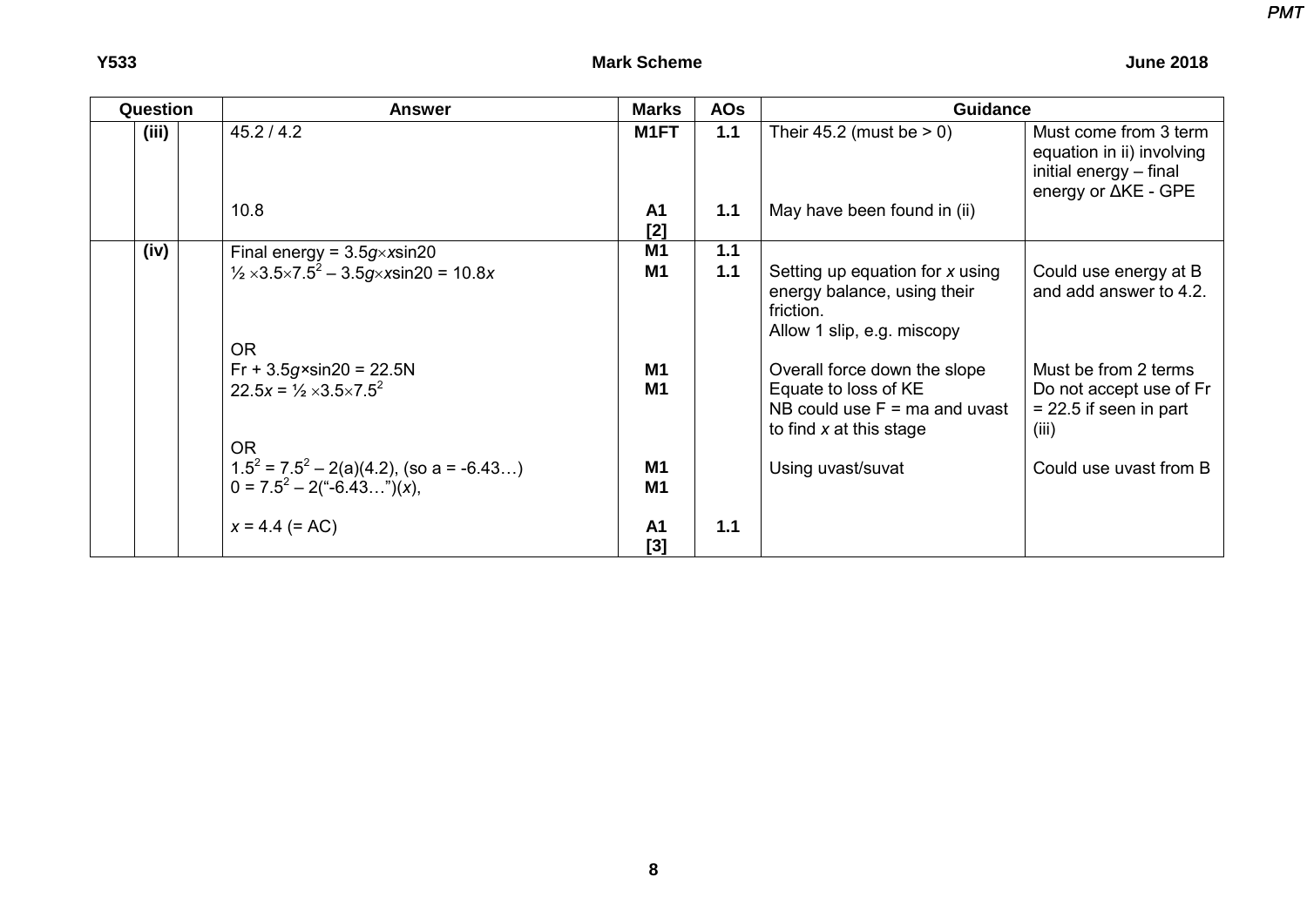|   | Question | <b>Answer</b>                                                                                                                                                        | <b>Marks</b>                                 | <b>AOs</b>                    | <b>Guidance</b>                                                                                                       |                                                                                                                                                                                                                                         |
|---|----------|----------------------------------------------------------------------------------------------------------------------------------------------------------------------|----------------------------------------------|-------------------------------|-----------------------------------------------------------------------------------------------------------------------|-----------------------------------------------------------------------------------------------------------------------------------------------------------------------------------------------------------------------------------------|
| 3 | (i)      | $\alpha = \beta$<br>[u] = $LT^{-1}$ or [v] = $LT^{-1}$<br>L = $L^{\alpha}T^{-\alpha}T^{\gamma}$ or $L^{\alpha}T^{\gamma-\alpha}$                                     | <b>B1</b><br><b>B1</b><br><b>M1</b>          | 2.2a<br>3.3<br>1.1a           | soi - does not need justification<br>Seen<br>No $k$<br>Could be $\beta$                                               | Allow<br>$\mathsf{L} = \mathsf{L}^{\alpha} \mathsf{T}^{\text{-} \alpha} \mathsf{T}^{\gamma} + \mathsf{L}^{\beta} \mathsf{T}^{\text{-} \beta} \, \mathsf{T}^{\gamma}$<br>with consistent indices,<br>must be expanded, use<br><b>BOD</b> |
|   |          | $\alpha$ = 1<br>$\gamma - \alpha = 0$<br>$\gamma$ 1 and $\beta$ = 1                                                                                                  | <b>A1</b><br>M1<br><b>A1</b><br>[6]          | $1.1$<br>3.4<br>$1.1$         | or $\beta$ = 1<br>or $\alpha$ = 1 if $\beta$ found                                                                    |                                                                                                                                                                                                                                         |
|   | (ii)     | If $a = 0$ then $u = v$ and $s = 2kut$<br>but "dist = speed $\times$ time" so $k = \frac{1}{2}$                                                                      | M <sub>1</sub><br><b>A1</b><br>[2]           | 2.1<br>2.2a                   | Must include justification                                                                                            | Do not accept use of<br>prior knowledge of<br>uvast                                                                                                                                                                                     |
| 4 | (i)      | $1.2\times4 = 1.2v_A + 1.8v_B$<br>$\frac{v_B - v_A}{4} = \frac{3}{4}$<br>Attempt to solve for $v_A$ and $v_B$<br>$v_B = 2.8$                                         | $M1*$<br>$M1*$<br>M1dep<br><b>A1</b><br>(AG) | 1.1a<br>1.1a<br>$1.1$<br>2.2a | Conservation of momentum<br>Restitution<br>Allow sign error                                                           | Allow one minor slip,<br>e.g. transpose masses                                                                                                                                                                                          |
|   | (ii)     | $v_A = -0.2$                                                                                                                                                         | $[4]$<br><b>B1</b><br>[1]                    | 1.1                           | 0.2 in opposite direction                                                                                             | Allow "away from B"                                                                                                                                                                                                                     |
|   | (iii)    | $1.8 \times 2.8 = 1.8V_B + mV_C$<br>$\frac{V_c-V_B}{V} = \frac{3}{2}$<br>2.8<br>Attempt to solve for $V_B$ in terms of $m$<br>$V_B = \frac{5.04 - 2.1m}{1.8 + m}$ oe | $M1*$<br>$M1*$<br>M1dep<br><b>A1</b><br>[4]  | 1.1a<br>1.1a<br>1.1<br>$1.1$  | Conservation of momentum<br>Restitution<br>Allow sign error<br>$V_c$ must be eliminated<br>$\frac{8.82}{1.8+m} - 2.1$ | Allow 1 minor slip<br>NB $v_C > v_B$<br>$25.2 - 10.5m$<br>$5m + 9$                                                                                                                                                                      |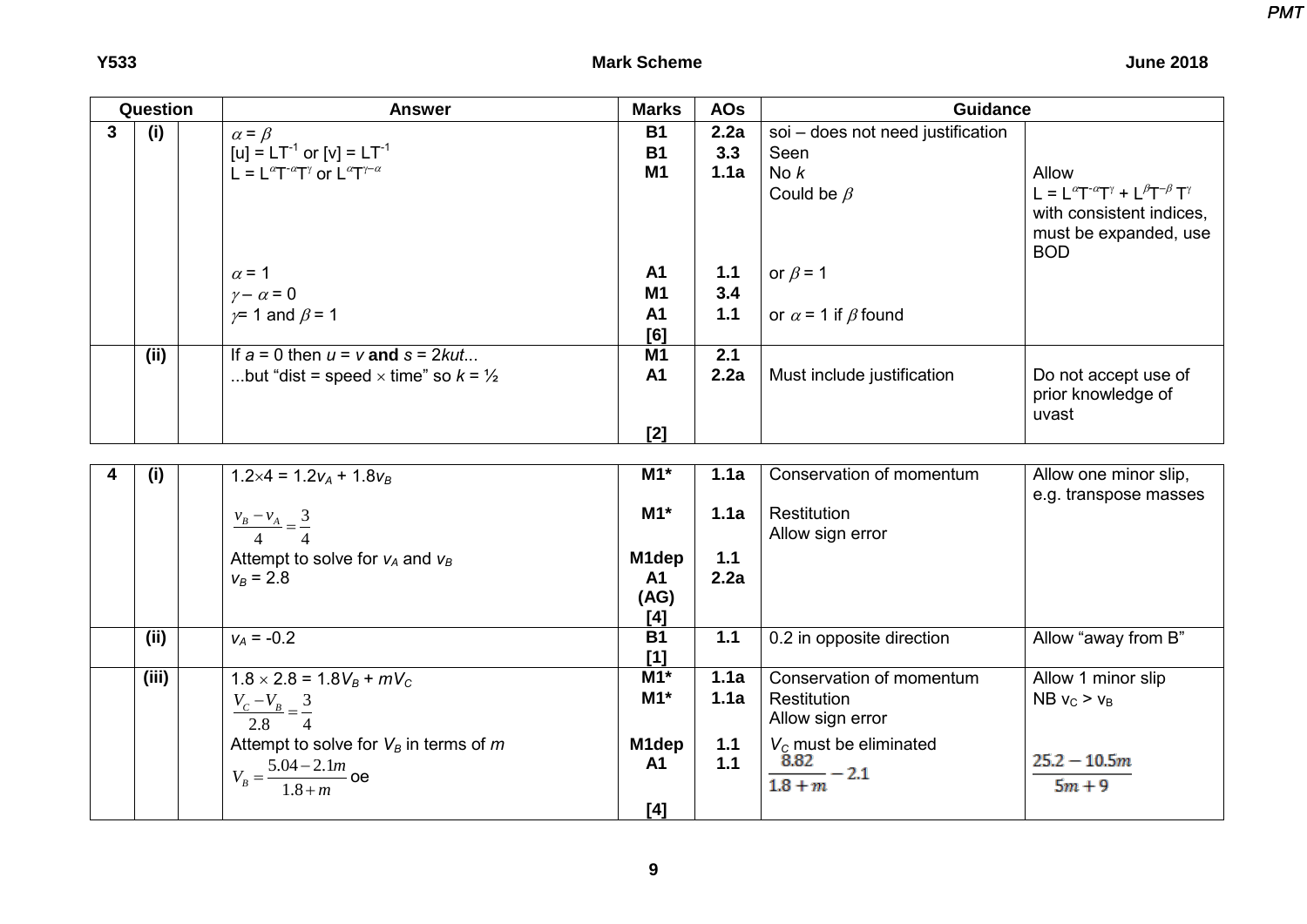| Question | <b>Answer</b>                              | <b>Marks</b>          | <b>AOs</b>       | <b>Guidance</b>                  |                                                 |
|----------|--------------------------------------------|-----------------------|------------------|----------------------------------|-------------------------------------------------|
| (iv)     | Direction reversed $\Rightarrow$ $V_B$ < 0 | M <sub>1</sub>        | 3.1 <sub>b</sub> | Seen or implied by               | If $V_c$ found in error, $V_c$ <                |
|          |                                            |                       |                  | $5.04 - 2.1m$<br>eg<br>$1.8 + m$ | $\frac{8.82}{ } < 2.1$<br>$2.1$ or<br>$1.8 + m$ |
|          | m > 2.4                                    | A <sub>1</sub><br>[2] | 1.1              | Must be from an inequality       |                                                 |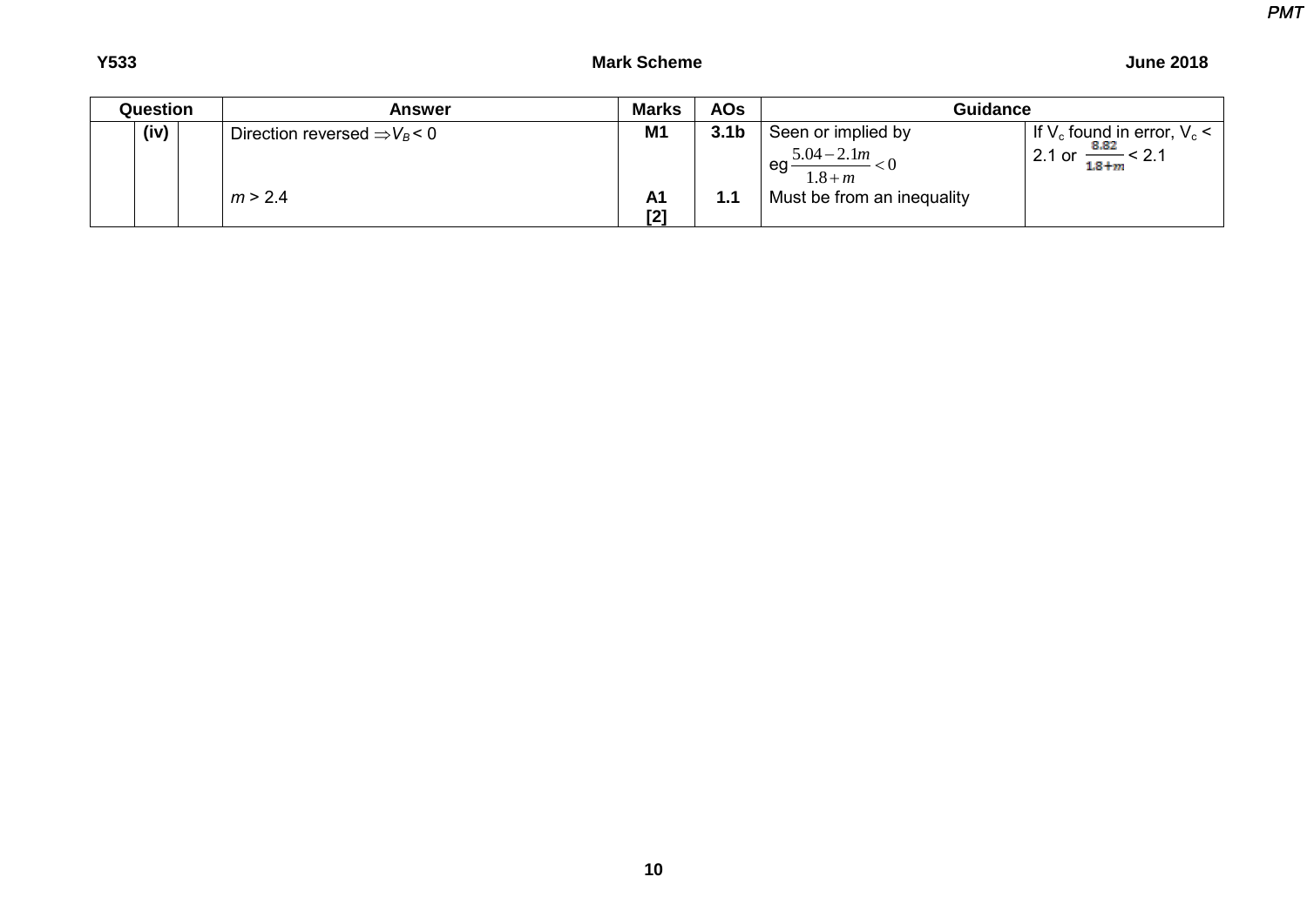| <b>June 2018</b> |  |
|------------------|--|
|------------------|--|

| Question |       |     | <b>Answer</b>                                                                                   | <b>Marks</b>               | <b>AOs</b>   | <b>Guidance</b>                                                                                           |                                                                             |  |
|----------|-------|-----|-------------------------------------------------------------------------------------------------|----------------------------|--------------|-----------------------------------------------------------------------------------------------------------|-----------------------------------------------------------------------------|--|
| 5        | (i)   |     | $R_c = 40000/42$<br>952 N                                                                       | <b>M1</b><br>A1<br>$[2]$   | 3.3<br>$1.1$ |                                                                                                           |                                                                             |  |
|          | (ii)  |     | $R_T$ = 40000/30 – $R_C$<br>381 N                                                               | M1ft<br><b>A1</b><br>$[2]$ | 3.4<br>1.1   |                                                                                                           |                                                                             |  |
|          | (iii) | (a) | $D - R_C - R_T = 1400 \times 0.57$                                                              | $M1*$                      | 3.3          | Attempt at " $F = ma$ " for whole<br>system (4 term equation)<br>Allow 1333.3 instead of $R_c$ +<br>$R_T$ | or $D - R_C - T =$<br>1200×0.57 (" $F = ma$ " for<br>car)                   |  |
|          |       |     |                                                                                                 | <b>A1</b>                  | 1.1          | Correct equation (unsimplified)                                                                           |                                                                             |  |
|          |       |     | $P = D \times 15$                                                                               | M1dep                      | 3.4          |                                                                                                           |                                                                             |  |
|          |       |     | 32000 or 32kW                                                                                   | <b>A1</b><br>[4]           | 1.1          | <b>NB 31970W</b>                                                                                          |                                                                             |  |
|          | (iii) | (b) | $T - R_T = 200 \times 0.57$                                                                     | M1FT                       | 1.1a         | " $F = ma$ " for trailer"                                                                                 | Solution could use " $F =$<br>ma" for car. Could be<br>seen in (iii)(a).    |  |
|          |       |     | 495                                                                                             | A1<br>$[2]$                | 1.1          |                                                                                                           |                                                                             |  |
|          | (iv)  | (a) | new model will predict a lower time to achieve a<br>speed of $20ms^{-1}$ .                      | $\overline{B1}$            | 3.5a         |                                                                                                           |                                                                             |  |
|          |       |     | Because at low speeds new model has no<br>resistance and so acceleration will be greater        | E1<br>$[2]$                | 3.5a         | Resistance and acceleration<br>must be mentioned or implied                                               | Allow e.g. "no<br>resistance means<br>reaching 10m/s would<br>occur faster" |  |
|          | (iv)  | (b) | New model predicts the same<br>Greatest speed depends only on (final) resistance<br>(and power) | E1<br><b>B1</b><br>[2]     | 3.5a<br>3.5a |                                                                                                           |                                                                             |  |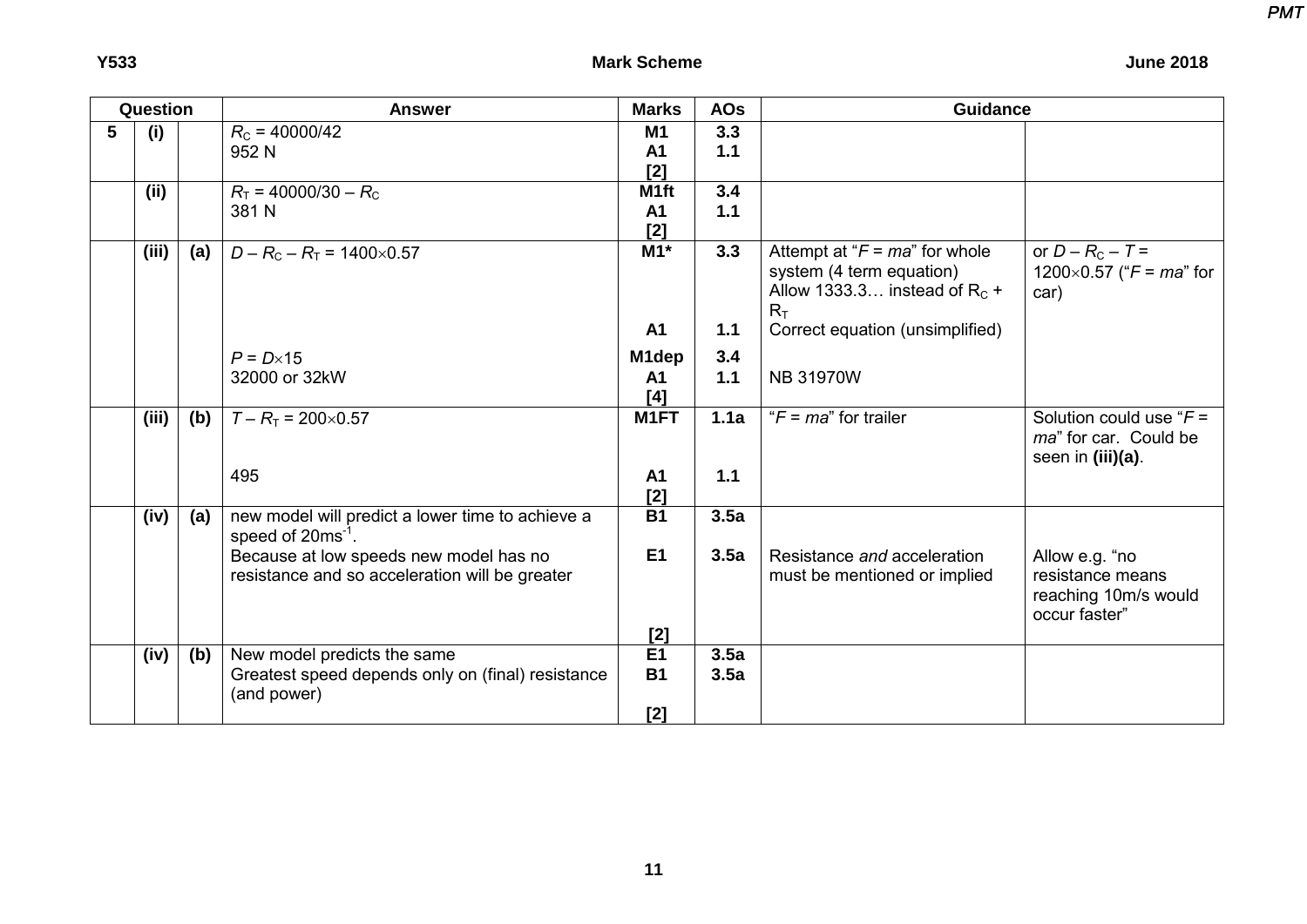| v<br>×<br>۰.<br>۰.<br>۰.<br>v |
|-------------------------------|
|-------------------------------|

| <b>June 2018</b> |
|------------------|
|                  |

| Question |     | <b>Answer</b>                                                                         | <b>Marks</b>          | <b>AOs</b>       | <b>Guidance</b>                                                            |                                     |  |
|----------|-----|---------------------------------------------------------------------------------------|-----------------------|------------------|----------------------------------------------------------------------------|-------------------------------------|--|
| 6        | (i) | $T\cos\theta = m_B g$                                                                 | $M1*$                 | 3.1 <sub>b</sub> | Balancing vertical forces on B                                             |                                     |  |
|          |     | $T\sin\theta = m_B \times 0.6 \times \omega^2$                                        | $M1*$                 | 3.3              | NII for B with $r = 0.6$ (could use<br>$v^2/0.6$                           |                                     |  |
|          |     | tan $\theta$ = (0.6 $\omega^2$ ) / g                                                  | M1dep                 | 3.1 <sub>b</sub> | Combining equations and<br>eliminating $T$                                 |                                     |  |
|          |     | $tan\theta = \frac{3}{4}$ oe                                                          | <b>B1</b>             | 1.1              | May be implied. Accept $\theta$ = 36.9                                     |                                     |  |
|          |     | $\omega$ = 3.5                                                                        | A <sub>1</sub>        | 1.1              |                                                                            |                                     |  |
|          |     | $t = \frac{2\pi}{3.5}$                                                                | M1                    | 1.1              | Their 3.5                                                                  | Or $t = 2π$ r/v (v =<br>$2.1 m/s$ ) |  |
|          |     | Time for one revolution is 1.8 seconds                                                | A <sub>1</sub><br>[7] | 3.2a             |                                                                            |                                     |  |
|          | (i) | $T = 1.2 \times 0.6 \omega^2$ (= 8.82)                                                | M1                    | 2.2a             | NII for A and for realising that $\omega$<br>is the same for $A$ and $B$ . | Could be seen in (i)                |  |
|          |     | 8.82cos $\theta$ = $m_{\beta}g$ or 8.82sin $\theta$ = $m_{\beta} \times 0.6 \omega^2$ | <b>M1</b>             | 3.1 <sub>b</sub> | Substituting their $T$ into either of<br>their equations of motion for B.  |                                     |  |
|          |     | $m_B = 0.72$                                                                          | A <sub>1</sub><br>[3] | 1.1              |                                                                            |                                     |  |